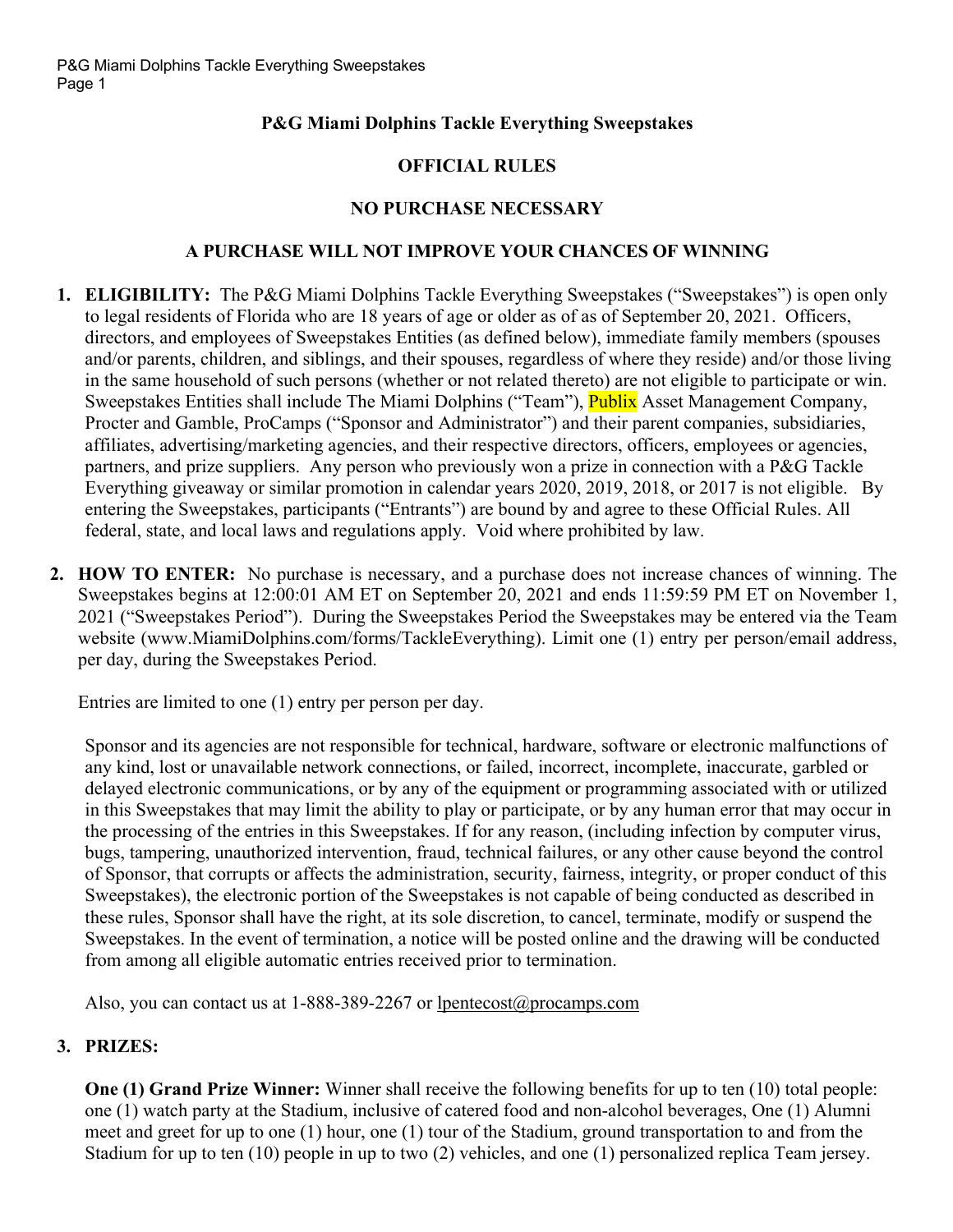P&G Miami Dolphins Tackle Everything Sweepstakes Page 2

Only one (1) pickup point prior to the watch party and one (1) drop off point after the game for all guests. Pickup and dropoff points must be located in Miami Dade County, Broward County, or Palm Beach County, Florida. Attendees must be present at the pickup points at the times agreed upon prior to the date of services. Attendees shall be responsible for any supplemental charges, including, without limitation, incidental charges. All aspects of the above events and transportation shall be determined by Team in its sole discretion. Approximate retail value of the grand prize is \$5,000.

**Two (2) First Prize Winners:** Winner shall receive Four (4) 100-level tickets to a regular season Team home Game at the stadium during the 2021 Addendum Term, one (1) parking pass to such Team home game (in a lot determined by Team) and a private tour of Hard Rock Stadium for up to four (4) people. Approximate retail value of the first prize is \$800.

**Four (4) Second Prize Winners:** Winner shall receive Two (2) admission tickets to a regular season Team home Game at the stadium during the 2021 Addendum Term. Approximate retail value of the second prize is \$400.

Travel and accommodations are not included in the prize. Prizes are non-transferable and non-refundable. Winner is solely responsible for all other expenses not specifically set forth herein, including but not limited to meals, transportation, souvenirs, room accommodations, and other incidentals and items of a personal nature. Administrator is not responsible for lost, mutilated, or stolen travel documents. In no event will more than the stated number of prizes be awarded.

The exact ticket locations shall be determined by Team. Winner must comply with all rules and regulations. Failure to do so may result in forfeiture of such portion of prize. Prize consists of only those items specifically listed as part of the prize. Limit one (1) Prize per person or household. Sponsor is not responsible if game or any other scheduled event is delayed, postponed or cancelled for any reason and winner will not be reimbursed. Tickets are subject to issuer's standard rain-check policies and procedures. All expenses, travel, and other costs not expressly stated in the package description above are the sole responsibility of winner. Restrictions, conditions and limitations may apply. Lost, mutilated, or stolen tickets, vouchers or certificates will not be replaced. By accepting ticket prize, winner agrees to abide by any terms, conditions and restrictions provided by the ticket and the gift card. Sweepstakes Entities are not responsible if winner does not use ticket on day of game.

- **4. WINNER SELECTION:** Potential winners will be selected by random drawing conducted by ProCamps within approximately ten (10) days after Sweepstakes Period end date listed above. The drawings will be conducted by the Administrator, whose decisions are final on all matters relating to the drawings. Odds of winning depend on the number of eligible entries received. Administrator's decisions are final and binding on all matters related to this Sweepstakes.
- **5. WINNER NOTIFICATION**: Prize winners will be notified by phone or email, in Administrator's discretion. The Winner is responsible for all federal, state and local taxes, if applicable. An Entrant may receive more than one prize. In addition, Administrator will require winner(s) to complete, sign, and return a witnessed statement of Eligibility/Liability Release/Publicity Release forms, and other applicable documents, which may require Winner to provide social security number, within five (5) days of the date of the notification. At Administrator's discretion, winners may be required to produce a picture or some other form of proper identification to claim any prize. If a Winner cannot be contacted, fails to timely claim the prize, is disqualified for any reason, fails to timely execute and return any required forms, or if the prize notification is returned as undeliverable, an alternate winner will be selected by random draw from all remaining eligible entries at the Administrator's discretion. If by reason of printing, computer, or Internet malfunction or error, or other error,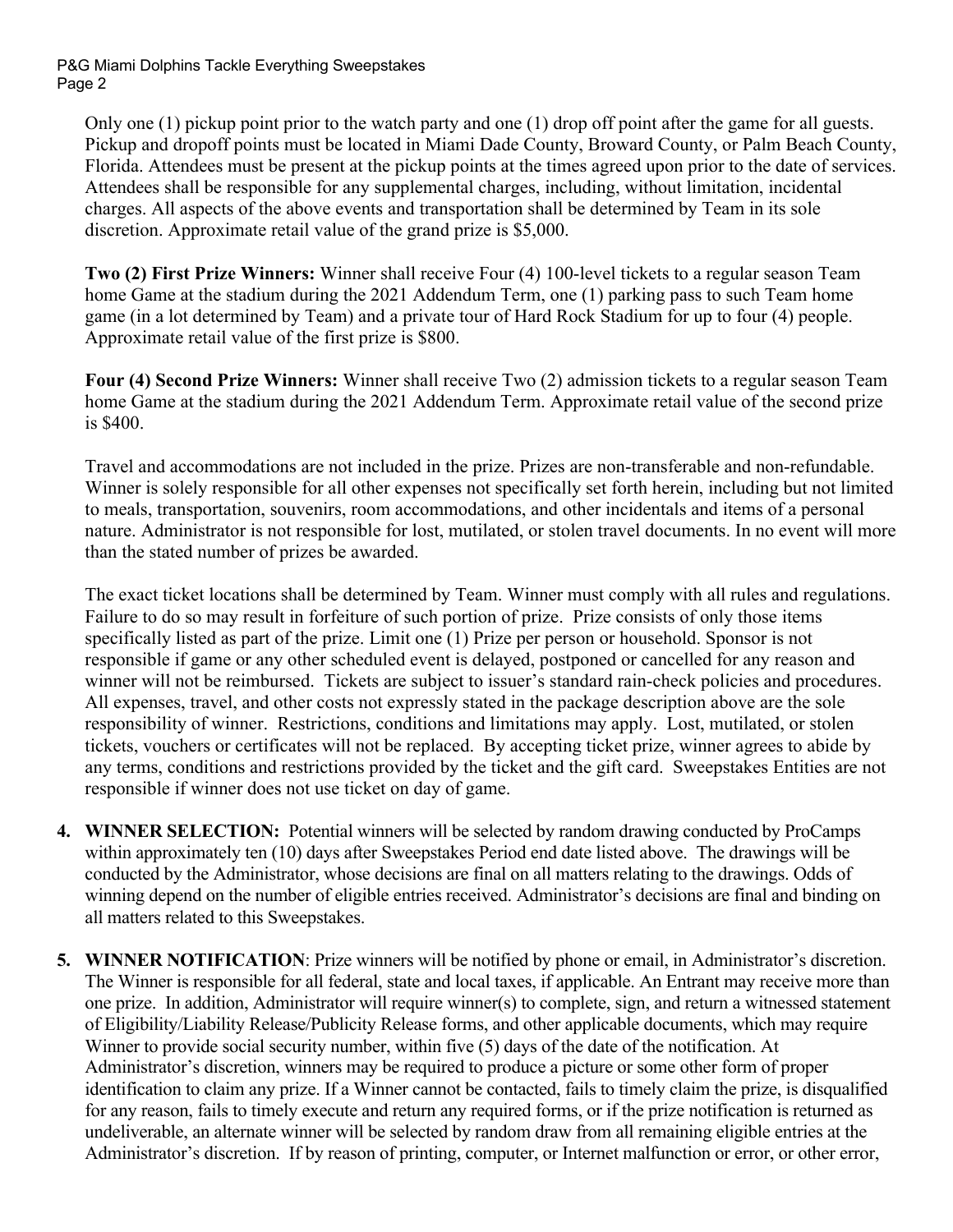P&G Miami Dolphins Tackle Everything Sweepstakes Page 3

more prizes are claimed than the number of prizes set forth in these Official Rules, a random drawing will be held to award the advertised number of prizes.

**6. GENERAL RULES:** Potential Prize winners will be required to complete and return a Release of Liability within 7 days (including Saturdays, Sundays and Holidays) of attempted delivery of same. Noncompliance within this time period or return of any prize/prize notification as undeliverable will result in disqualification without further notice and an alternate winner will may be selected, time permitting. Verified Winners will be notified by phone/email. No substitution or transfer of prize by winner permitted. Sponsor reserves the right to substitute prize of equal or greater value. All applicable federal, state and local taxes on prize and any expenses relating to the acceptance/use of prize not specified herein are the sole responsibility of winner. In no event will more than the stated number of prizes be awarded. **NOTWITHSTANDING ANYTHING TO THE CONTRARY, AS A CONDITION OF ENTERING THE SWEEPSTAKES, ENTRANTS AGREE TO RELEASE, DISCHARGE AND HOLD HARMLESS MIAMI DOLPHINS, LTD., SOUTH FLORIDA STADIUM LLC, THE NATIONAL FOOTBALL LEAGUE AND SPONSOR (COLLECTIVELY, THE "SWEEPSTAKES ENTITIES") AND SUCH SWEEPSTAKES ENTITIES' PARTNERS, PRINCIPALS, OFFICERS, DIRECTORS, AFFILIATES, EMPLOYEES AND AGENTS, FROM ANY AND ALL LIABILITY FOR ANY INJURY, LOSS, OR DAMAGE OF ANY KIND TO PERSONS AND PROPERTY, INCLUDING DEATH, WHETHER DIRECT OR INDIRECT AND WHETHER CAUSED BY THE NEGLIGENCE OF THE SWEEPSTAKES ENTITIES OR OTHERWISE, WHICH RELATES IN ANY WAY TO ENTRANTS' PARTICIPATION IN THE SWEEPSTAKES OR ANY PORTION THEREOF, AS WELL AS THE ACCEPTANCE, USE/MISUSE OR POSSESSION OF PRIZES, AND ANY PRIZE-RELATED ACTIVITIES.** Entrants agree to be bound by the Official Rules and the judges' decisions, which are final. Acceptance of prize constitutes permission for the Sponsor and its agencies to use winners' names and/or likenesses for purposes of advertising and trade without further compensation, including a winner's list, unless prohibited by law. Claims may not be resolved through any form of class action. In the event there is a discrepancy or inconsistency between disclosures or other statements contained in any Sweepstakes materials and the terms and conditions of the Official Rules, the Official Rules shall prevail, govern and control. All material submitted becomes the sole property of Sponsor and will not be returned. Sponsor is not responsible for any typographical or other error in the printing of the offer, administration of the Sweepstakes or in the announcement of the prize. Sponsor assumes no responsibility for undeliverable e-mails resulting from any form of active or passive e-mail filtering by a user's Internet service provider and/or e-mail client or for insufficient space in user's e-mail account to receive e-mail.

Proof of submitting entries will not be deemed to be proof of receipt by Sponsor. If an entrant submits more than the stated number of entries permitted, and/or if the Sponsor suspects that an entrant attempted to obtain additional entries by using multiple addresses, card registrations, identities or any other method, all entries submitted by the entrant may be declared null and void. Any entries which are suspected of being fraudulent (including those using robotic, automatic, programmed or similar methods of participation) will be disqualified, based on determinations made solely by Sponsor. Any person who supplies false information, obtains entries by fraudulent means, or is otherwise determined to be in violation of these rules in an attempt to obtain any prize will forfeit any prize won and will be prosecuted to the fullest extent of the law. Sponsor reserves the right to prohibit the participation of an individual/account holder if fraud or tampering is suspected or if the individual/account holder fails to comply with any requirement of participation as stated herein or with any provision in these Official Rules. Consumer data will not be shared and will be used for sweepstakes and prize fulfillment purposes only.